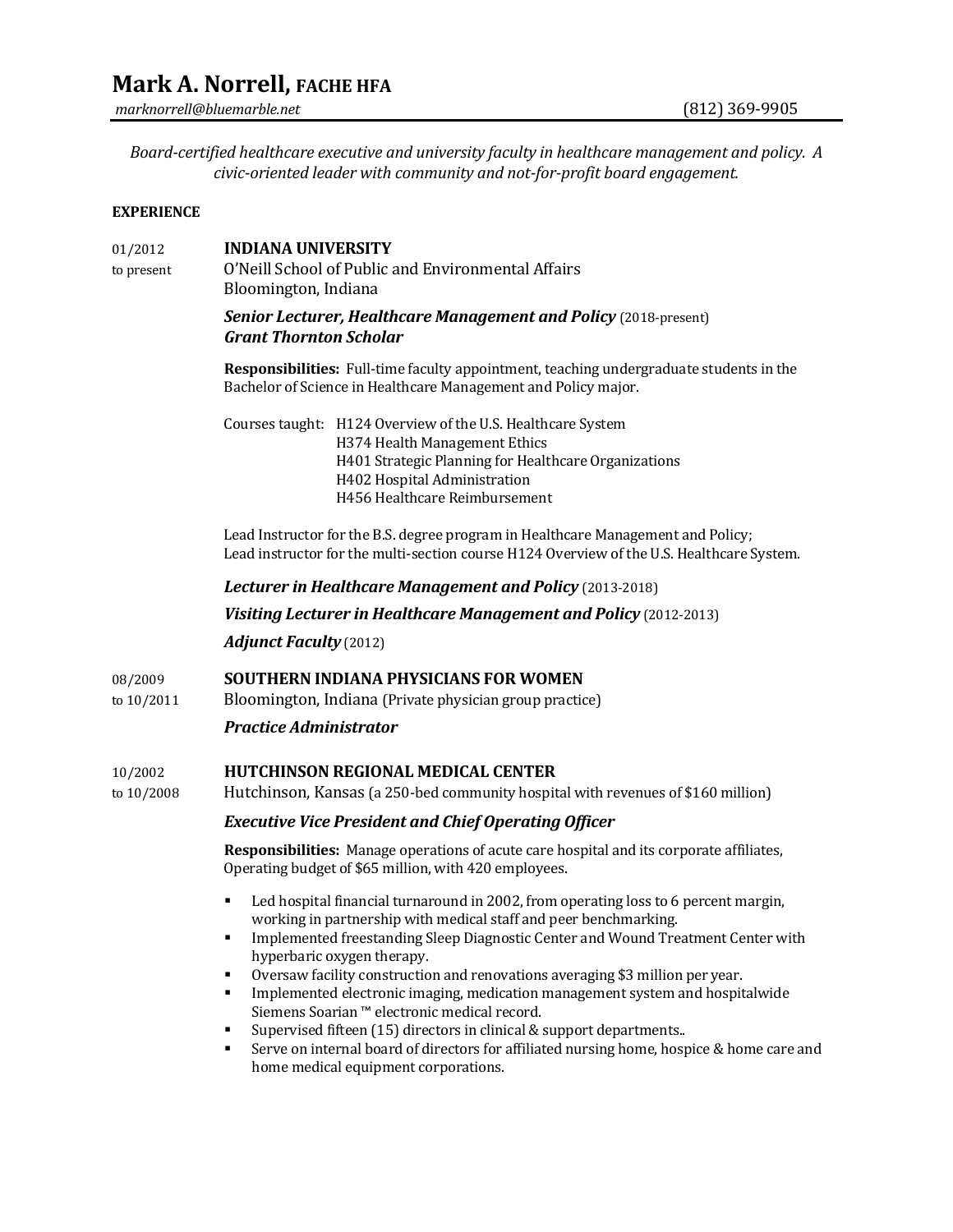## **Mark A. Norrell, FACHE HFA**

#### **EXPERIENCE** (continued)

### 06/1993 **BANNOCK REGIONAL MEDICAL CENTER**

to 09/2002 Pocatello, Idaho (a 274-bed county-owned acute hospital and long term care facility)

## *Vice President (10/2001 to 9/2002) Assistant Administrator (6/1993 to 10/2001)*

**Responsibilities:** Manage strategic planning & marketing, physician recruitment and contractual relationships, human resources, clinical and support departments, community relations, fundraising, volunteers, education and rural outreach. Oversee 120-bed skilled nursing facility.

- Constructed and leased a \$16 million, 104,000 square-foot medical office building and an \$8.4 million, seven-level parking garage. Overcame zoning barriers and community resistance to construction plans.
- Recruited 1-2 physicians per year in needed specialties.
- Prepared interesting & productive annual governance retreats.
- Responsible for legislative relationships and advocacy.
- Oversaw operations of 120-bed skilled nursing facility.
- Responsible for assessing market and adding clinical services. Implemented inpatient psychiatric service (2001); inpatient rehabilitation (2000), home health (1997), ambulatory surgery joint venture (1996), transitional care (1995), urgent care (1994)
- Responsible for space allocation, long range facility planning and offsite property management. Grew rental income from zero to \$290,000 in four years.
- Responsible for rural hospital networking and VHA, Inc. membership programs
- Administered newly established 501c(3) fundraising foundation having an elevenmember governing board and \$200,000 in assets
- Act as compliance officer, directing organizational integrity committee
- Serve as adjunct faculty to Idaho State University Program in Health Administration
- Two-hospital town. Our management team captured 100 percent market share from aggressive Intermountain Health Care facility, leading to acquisition and consolidation

## 08/1987 **SOUTH MIAMI HOSPITAL**

to 04/1993 Miami, Florida (a 500-bed not-for profit community hospital)

## *Director of Strategic Planning (12/1991 to 4/1993)*

**Responsibilities:** Health services planning, certificate-of-need administration, and new business development for a hospital system located in a highly competitive and managed healthcare marketplace.

#### *Assistant Director of Planning (8/1987 to 12/1991)*

**Responsibilities:** Responsible for health services planning and certificate of need support for a not-for-profit hospital located in a highly competitive marketplace.